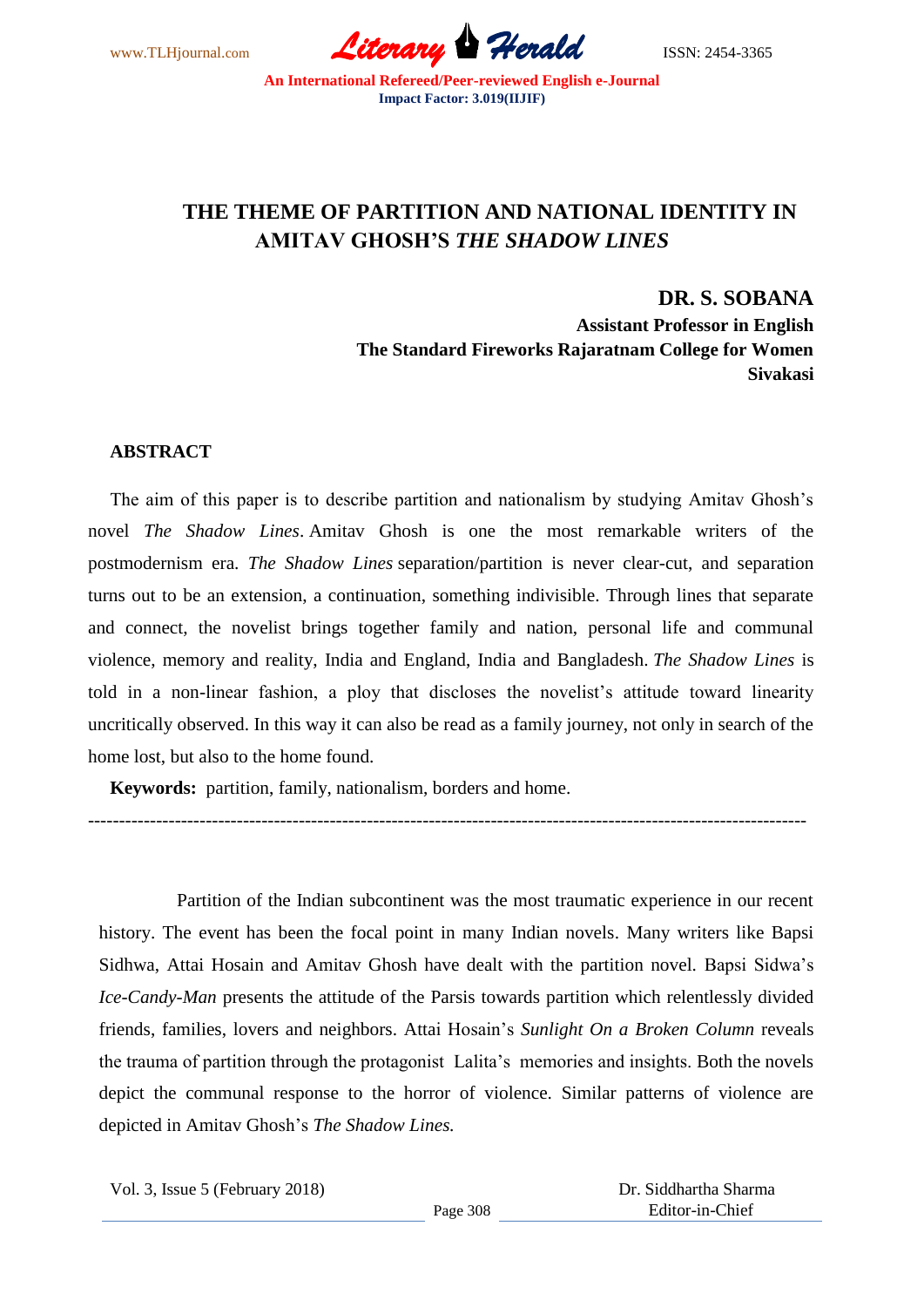

Amitav Ghosh is one of the most well-known names in contemporary Indian Literature in English.He was born in Calcutta in 1956.He was in various places like Bangladesh, Sri Lanka, Iran and India.He did his graduation from the University of Delhi and got his Ph.D. degree in 1982.At present he lives in New York. He has also written essays, political commentaries, book-reviews, and translations from Bengali and Literary anthropologies. Some of his novels are *The Circle of Reason* (1986) *The Shadow Lines* (1988), *Count Down* (1999), *The Glass Palace* (2000), *The Iman and The Indian* (2002).

*The Shadow Lines* tells the story of the three generations of the narrator's family which was spread over Dhaka, Culcutta, and London. The novel lines up characters from different nationalities, religions and cultures in a close-knit palpable fictive world. The novel follows a nameless narrator who works to discover the reason for his cousin Tridib's death by interesting and re-imaging the past. The past of these Characters are separated geographically.

*The Shadow Lines* posits that maps create borderlines that define and enforce geographical and ideological limits on humanity. The novel addresses the national issues in the contact of India, but these issues stretch beyond India. Ghosh demonstrates how national identity is created in an international context that demands that we confirm to our nationality. India, Pakistan and Bangladesh are new found nationalities that were once united. Ghosh dramatically demonstrates how soon people are separated by the creation of borderline.

It is a complex novel intervening memory and contemporary life. It converges on the life of a family. Ghosh depicts the urban middle class in India to whom education and professional jobs are important. Living and partly living they drift from one day to another and so for a whole lifetime. The reward, if one is lucky may be one's own house. The environment of school and office encourage the cultivation of hard work to the norms of society. But when misfortune strikes their lives in an unforeseen manner, they are left baffled. If it is death or disease they may try to comprehend it.But when violence erupts like a volcano it cracks the mirror of life .

The Grandmother is the central character in the novel *The Shadow Lines*. Dhaka was the Grandmother's homeland before partition and Dhaka was a different city before partition. Her house was quiet large and was crowded with the family members who were living and eating together. Due to the partition she crossed over to India at her sixties.All the time she

Vol. 3, Issue 5 (February 2018)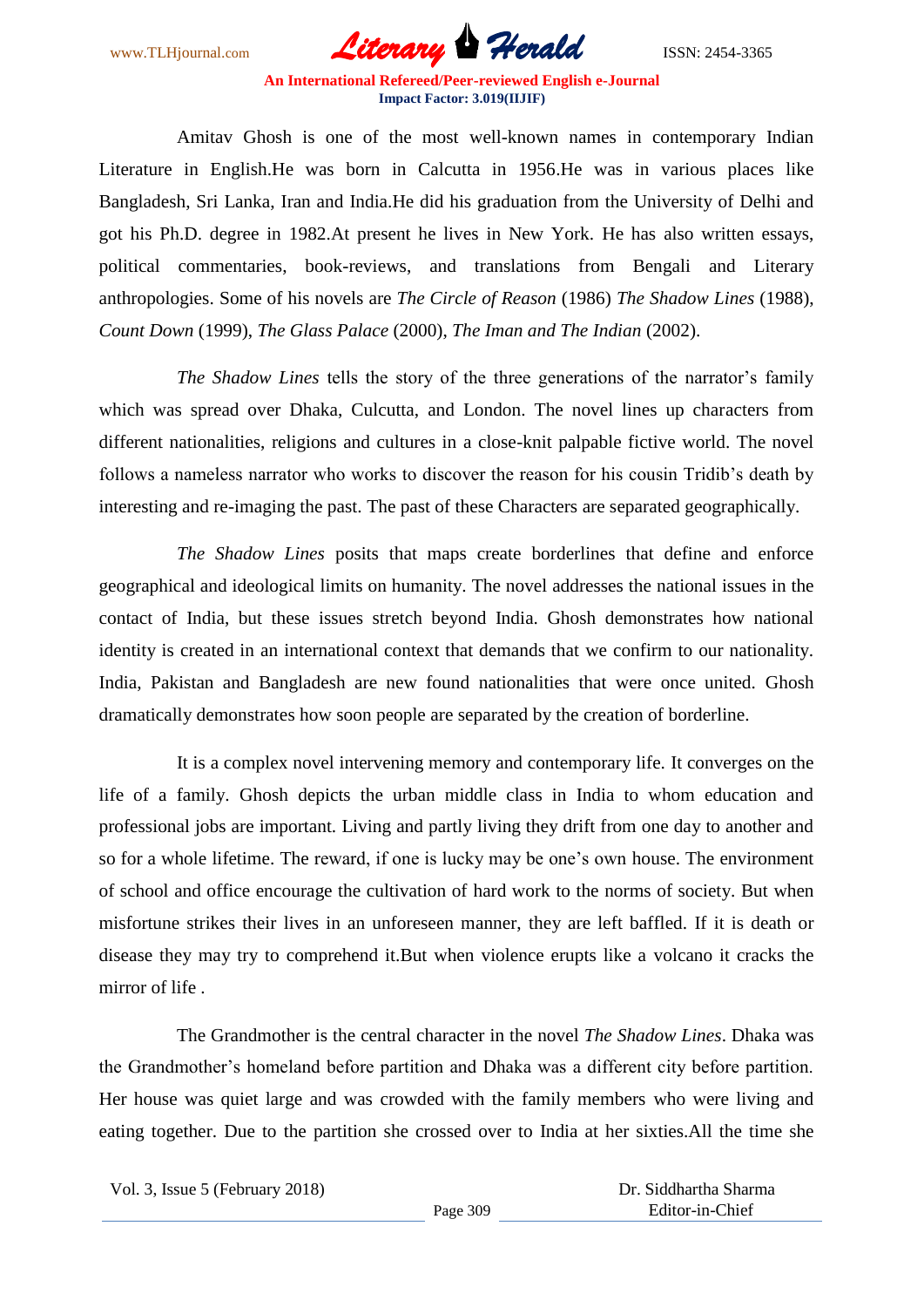

lived in Calcutta she remembers with great clarity every minute detail about Dhaka. Most of the Grandmothers vision is nostalgic. There is no rancor about partition and Muslim neighbours occupying her ancestral home. The communal riots in 1964, in both India and Pakistan lead to the untimely death of Tridib, by an impassioned mob in old Dhaka.The death of Tridib changed her perception. She talks now of fighting for freedom. "We have to kill them before they kill us; we have to wipe them out" ( 237).

In remarking about Indian Partition, Gayendra Pandey describes Ghosh's novel:

[W]hat is involved here is more than the drawing of new lines on a map, the unfurling of new national flags and the installation of new national governments. What we are dealing with families, homes, villages and linguistics have been called nation abilities; and the gradual realization that – this tearing apart was permanent and that is necessitated new borders, communities, identities and histories. (43)

*The Shadow Lines* highlights the suffering and destruction caused by Partition than the political independence of the new nation. Ghosh addresses the issues of nationality. He further describes how we feel nationalized and describes the effects of our allegiances to nationality. The novel allegorizes map making as the natural extension of Partition which leads to the conceptualization of individual identity.

Amitav Ghosh explores the mysterious pull between Thidib and May and the intimacy between the two families, when the countries were pitted against each other. He questions the validity of geographical boundaries and celebrates the union of aliens pulled together by self-propelling empathy and attachment.

Throughout the novel *The Shadow Lines* there are no words to describe India .According to the narrator, India is a polyphone of echoes and identities.it is converging and diverging, tearing and mending the boundaries of memory and imagination. Indias's distinctive identity is mosaic of otherness, memory and history .Instances of national allegory in *The Shadow Lines* demonstrate how Indian identity is shaped by the 1971 partitions and the ensuing creation of borderlines. Characters like the grandmother and Jethamoshai are created with the understanding of national spaces. These are spaces which they are unable to transgress. But for their grandchildren, the power of the borderlines continuous to provide a shaping

Vol. 3, Issue 5 (February 2018)

 Dr. Siddhartha Sharma Editor-in-Chief